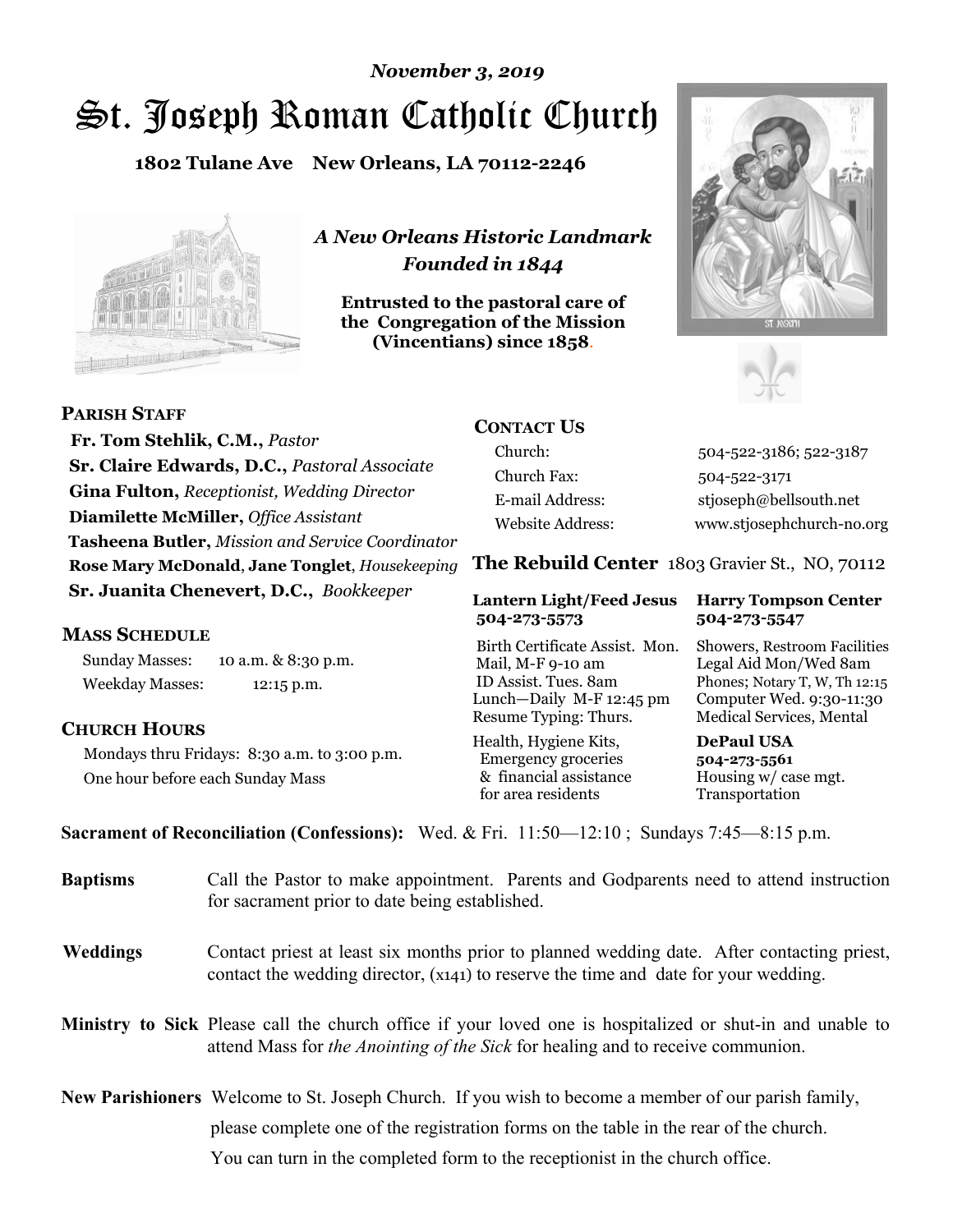# **Thirty-third Sunday in Ordinary November 3, 2019**



**10:00 am** *Clarence Schlamp +; Marshall Vaughn +; Dr. Mathew Illickal+; Madeline von Almen +; Pippy Sanders*   **8:30 pm St. Joseph Parishioners** *Living & Deceased* 

| Monday, November 4, 2019—St. Charles Borromeo<br>12:15 p.m. Terry Peltier +; Betty Saltzman +; M/M Larry Hogan<br>Tuesday, November 5, 2019—<br>12:15 p.m. Winston Falgout +; Rosemary McDonald | <b>READINGS FOR THE WEEK</b><br><i>Sunday, Nov. 3,</i> One in Faith #1127<br>Mon.: Rom 11:29-36; Ps 69:30-36; Lk 14:12-14<br>Tuesday: Rom 12:5-16; Ps 131:1-3; Lk 14:15-24 |
|-------------------------------------------------------------------------------------------------------------------------------------------------------------------------------------------------|----------------------------------------------------------------------------------------------------------------------------------------------------------------------------|
| Wednesday, November 6, 2019—                                                                                                                                                                    | Wed.: Rom 13:8-10; Ps 112:1-9; Lk 14:25-33                                                                                                                                 |
| 12:15 p.m. Wayne Estrade Jr.                                                                                                                                                                    | Thurs.: Rom 14:7-12; Ps 27:1-14; Lk 15:1-10                                                                                                                                |
| Thursday, November 7, 2019—                                                                                                                                                                     | Friday: Rom 15:14-21; Ps 98:1-4; Lk 16:1-8                                                                                                                                 |
| 12:15 p.m. B.J. Stewart, Jr. +                                                                                                                                                                  | Saturday: Ez 47:1-12; Ps 46:2-9; Jn 2:13-22                                                                                                                                |
| Friday, November 8, 2019—<br>12:15 p.m. Madeline von Almen +; Pippy Sanders                                                                                                                     | Sunday: 2 Mc 7:1-2, 9-14; Ps 17:1, 5-6, 8, 15;<br>2 Thes $2:16 - 3:5$ ; Lk $20:27-38$                                                                                      |

#### **YOUR PRAYERS ARE ASKED FOR THE FOLLOWING PARISHIONERS , WHO ARE IN NEED OF HEALING:**

 Dorothy Alexander, Anthony Blaise, Clarke Bordelo, Lawrence & Mamie Brown, Cheryl Butler, Angelle Campbell; John Caron, John & Kathleen Gebbia, Sylvia Daily-Powell, Joseph Delay, Bernardine Dupre, Terry Eggleston, Linda Elwood, Heather Faircloth, Frances Fiegler, Darrell & Ramona Ford, Donald Frazier, Mark Eiserloh, Shirley Gaither, Roselyn Hansen, Sarah Hollier-Watkins, Marvin Johnston, Jim Karam, Bill Kroetz, Ken Kussman, Nowell Lacking, Landy Lanza, James Leung, Andrew Marino, Sara Marino, Priscilla Martin, Karen McCoy, Hazel McMiller, Donna Moore, Tina Roderfeld, Irelia Robinson; Bernie Saul; Pippy Sanders, Anita Schexnayder; Louise Sonnier, Mel & Gaspar Schiro; Theard Simms, Fr. Tom Stehlik, CM, Malcolm Taylor, Jane Tonglet, Fritz & George Tripkovich, Georgiana Prevost, Marion Vaughn, Juanita Ware, Cathleen Ward, Warren Webster, Helen Wilson, Mary Willis, Lynn Williams,Charlie & JoAnn Slocum.

#### **SANCTUARY CANDLE AND MASS INTENTIONS**

 The Sanctuary Candle is burning this week to pray for **B.J. Stewart, Jr.** To reserve a date to burn the Sanctuary Candle in memory of someone or for a special intention, please call the church office (522-3186). The Sanctuary Candle offering is \$15 for one week. The offering for Mass intentions is \$5.00 per Mass.

# **Remembering and Praying for the Faithful Departed**

The practice of praying for the dead is rooted first in Christian belief in eternal life that come from Jesus' teachings and are foreshadowed in the disciples experience that Jesus had risen from the dead. Although we are separated from our earthly body at death, our relationship with God transcends death itself.

Praying for the dead has further origins in our belief in the Communion of the Saints. Living members of this community often pray and intercede for each other by prayers and through spiritual support. The faithful departed continue to be members of the Body of Christ, of the Communion of all the baptized. We believe that as human beings we need of God's mercy and forgiveness and after death there will be a process or period of purification. We continue to aid our brothers and sisters with our prayers and ask them to help us with theirs.

Prayers for those who have died often begin at the bedside with family members. In many places it is customary to meet and pray for nine days or a *novena.* The Order of Christian Funerals has a Vigil Service, Funeral Mass and Rite of Committal. We remember them with Masses on special occasions throughout the year or on the anniversary of their death. At every Eucharist we remember those who have died and ask God to be merciful and remove any barriers that might keep them from entering into eternal peace and life.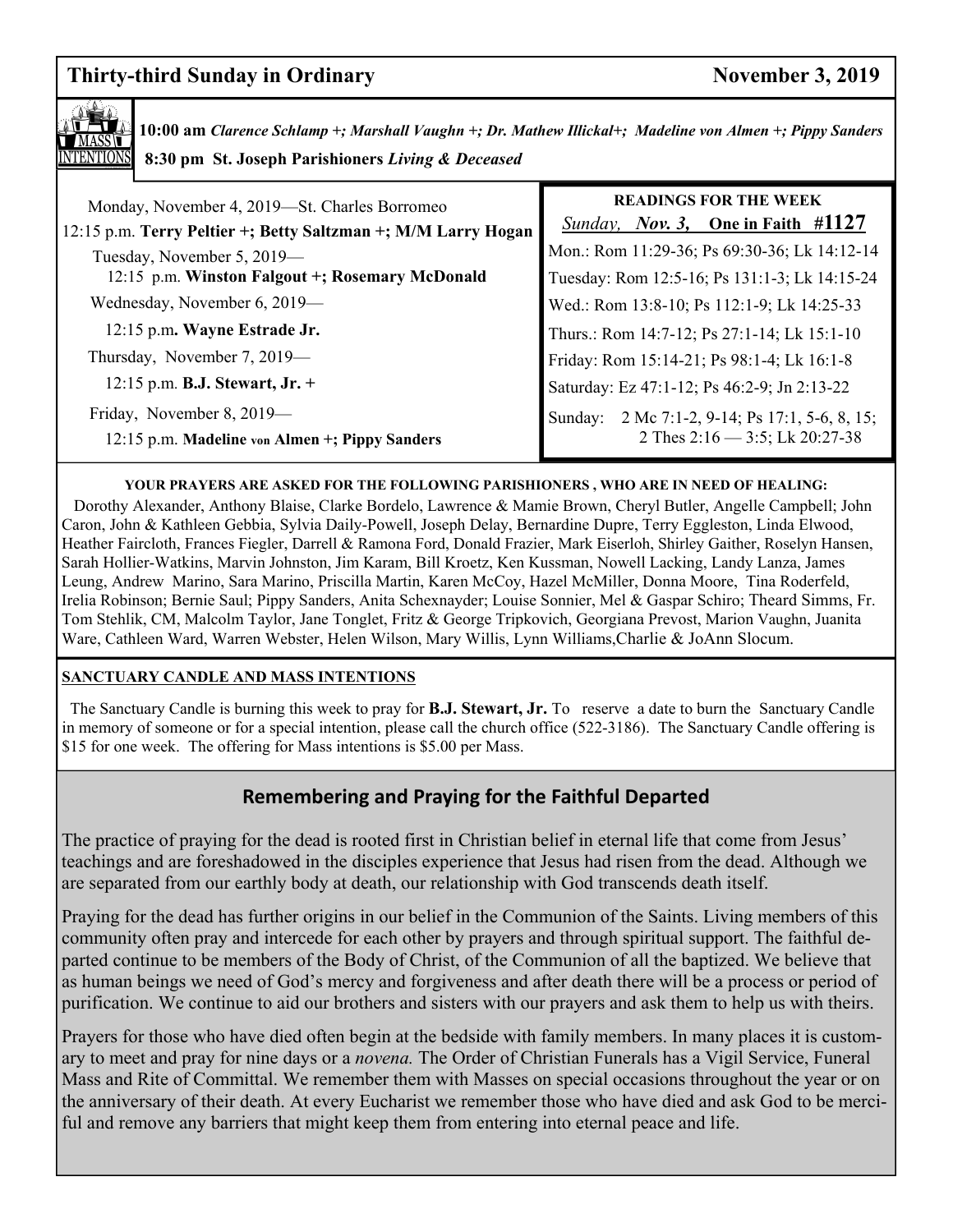**I will praise you name for ever, my Lord and my God** Psalm 145

*PARISH CALENDAR* 

7 Nov. **Thursday** RCIA (6:30 pm) meets in Chapel

Nov. **Sunday** Children's Liturgy of the Word (10 am/ 8:30 pm)

**TREASURE & STEWARDSHIP**

 **Sunday, Oct. 27….….….....\$ 5,060.00** 

 *Thank you for your generosity!* 

**ALTAR OF LIFE** Our Christian faith reminds us of God's plan that we would spend eternity with our Creator. Our Catholic Faith holds that all who are baptized in Christ are united in his love. At the Eucharist we share from the one Bread and drink from the one Cup to become through the Spirit of Jesus, One Body in Christ. Early Christians would celebrate Mass at the graves of their deceased loved ones to celebrate the day that they entered eternal life. While it is not always possible to visit the graves and niches of our loved ones to show our love for the faithful departed, the *Altar of Life* is a celebration of their lives, faith and example and our unity in God. It is a reminder that those who have gone before us who are with God are still united to us and intercede for us in heaven just as we pray for them here on earth. All are welcome to bring a picture or symbol of a deceased loved one and place it on the Altar of Remembrance or to write their name in the *Book of the Names of the Deceased* over by the altar. Please write your name and phone number on the back of a picture or remembrances.



**Pope Francis'** *November* **Intention** 

That a spirit of dialogue, encounter, and reconciliation emerge in the Near East, where diverse religious communities share their lives together

**Congratulations!** 

 **Nick & Marguerite And their son** *Joseph Levy*



# **TODAY'S READINGS**

**First Reading** — Lord, you love all things that exist (Wisdom 11:22 — 12:2).

**Psalm** — I will praise you name for ever, my king and my God (Psalm 145).

**Second Reading** — May the name of Christ be glorfied in you and you in him  $(2 \text{ Thessalonians } 1:11 - 2:2)$ . **Gospel** — Today salvation has come to the tax collector Zacchaeus' house (Luke 19:1-10).

# **A GREAT AND GLORIOUS GOD**

 Our readings today ponder two powerful truths: God is infinitely greater than we are; and God provides every kind of help so we can discover and share in God's glory. The reading from Wisdom reminds us that we are tiny compared to "the LORD of the whole universe." Nevertheless, God preserves and nurtures us out of perfect love. If we feel tiny, weak, and sinful compared to God, we are blessed! God's greatness sustains and strengthens us. Saint Paul encourages the Christians with the same message. He reminds them that God alone makes the Church holy. He prays that everything they undertake will be for the glory of God. Luke's Gospel shows us what this looks like in real life: Zacchaeus, feeling small and excluded, looks for Jesus. Jesus finds him and gives him the strength he needs to repent and glorify God.

#### **CHARTER FOR THE PROTECTION OF CHILDREN AND YOUNG PEOPLE**

In response to the Charter for the Protection of Children and Young People from the United States Conference of Catholic Bishops, the Archdiocese of New Orleans continues to make the Hot Line available for anyone who has been hurt or sexually abused by anyone who works for the Church. The Hot Line continues to be available; the number is (504) 522-5019. In continuing our commitment to support and to heal, we invite and encourage individuals who have been hurt or sexually abused recently or in the past by clergy, religious or other employees of the Archdiocese to call our Hot Line and your message will be received confidentially by a mental health professional. Anyone can make a direct call during regular business hours to the Victims' Assistance Coordinator at (504) 861-6253.